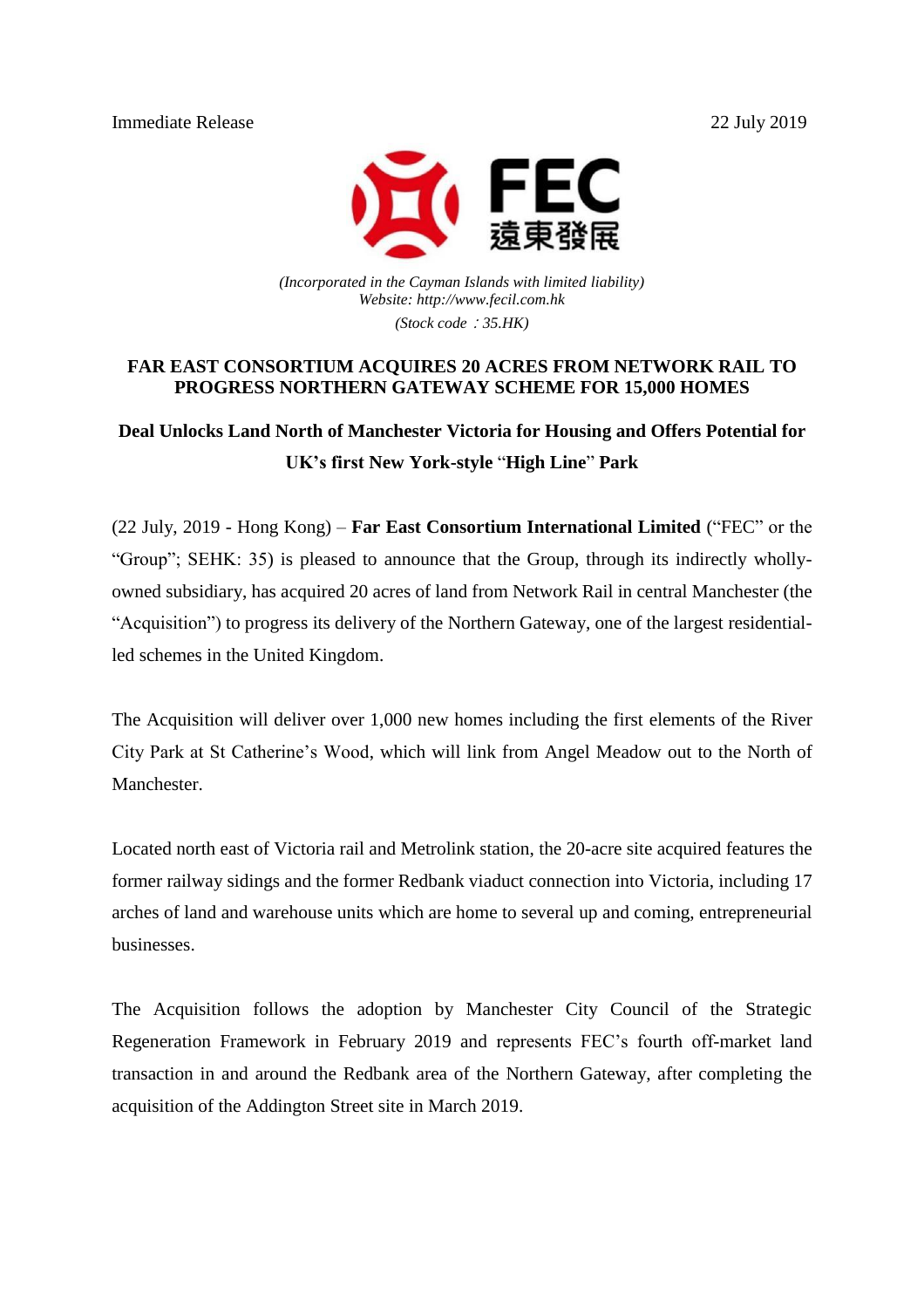The Acquisition takes FEC's land investment in Manchester to more than £30m and consolidates FEC's land holdings with a development pipeline of circa 3,800 homes which will be delivered over the next 5 years.

**Mr. Chris Hoong, Managing Director of FEC**, said, "We are delighted to have secured this large land plot which is crucial to the overall implementation of the Northern Gateway masterplan. We have a strong belief on the population growth of Manchester and are encouraged by the demand of quality housing in the city which FEC will be delivering. FEC will continue to adopt the regionalisation strategy to bring long-term value to our shareholders, and to do that, we will continue our investment in cities like Manchester."

**Mr. Gavin Taylor, Regional General Manager of FEC**, said, " The Acquisition enables FEC to deliver the next key phase of this major new residential destination and the beginning of the transformation of this part of the city into a proper functioning place where people want to live, relax and thrive. We will be working towards retaining and enhancing the Redbank viaduct, encouraging the independent and entrepreneurial tenants to remain in the arches and to flourish as the area evolves. Proposals for new housing and an elevated New York style High Line park on the viaduct will be brought forward after discussion with partners over a period of consultation."

 $\sim$  END  $\sim$ 

#### **About Far East Consortium International Limited**

Far East Consortium International Limited has been listed on the Hong Kong Stock Exchange since 1972 (HKEx stock code: 35.HK). The Group is mainly engaged in property development and investment, hotel operations and management, car park operations and facilities management, securities and financial product investment and gaming operations. The Group adopts the diversified regional strategy and the "Asian Wallet" strategy with business covering Hong Kong, mainland China, Australia, New Zealand, Malaysia, Singapore, the United Kingdom and other European countries.